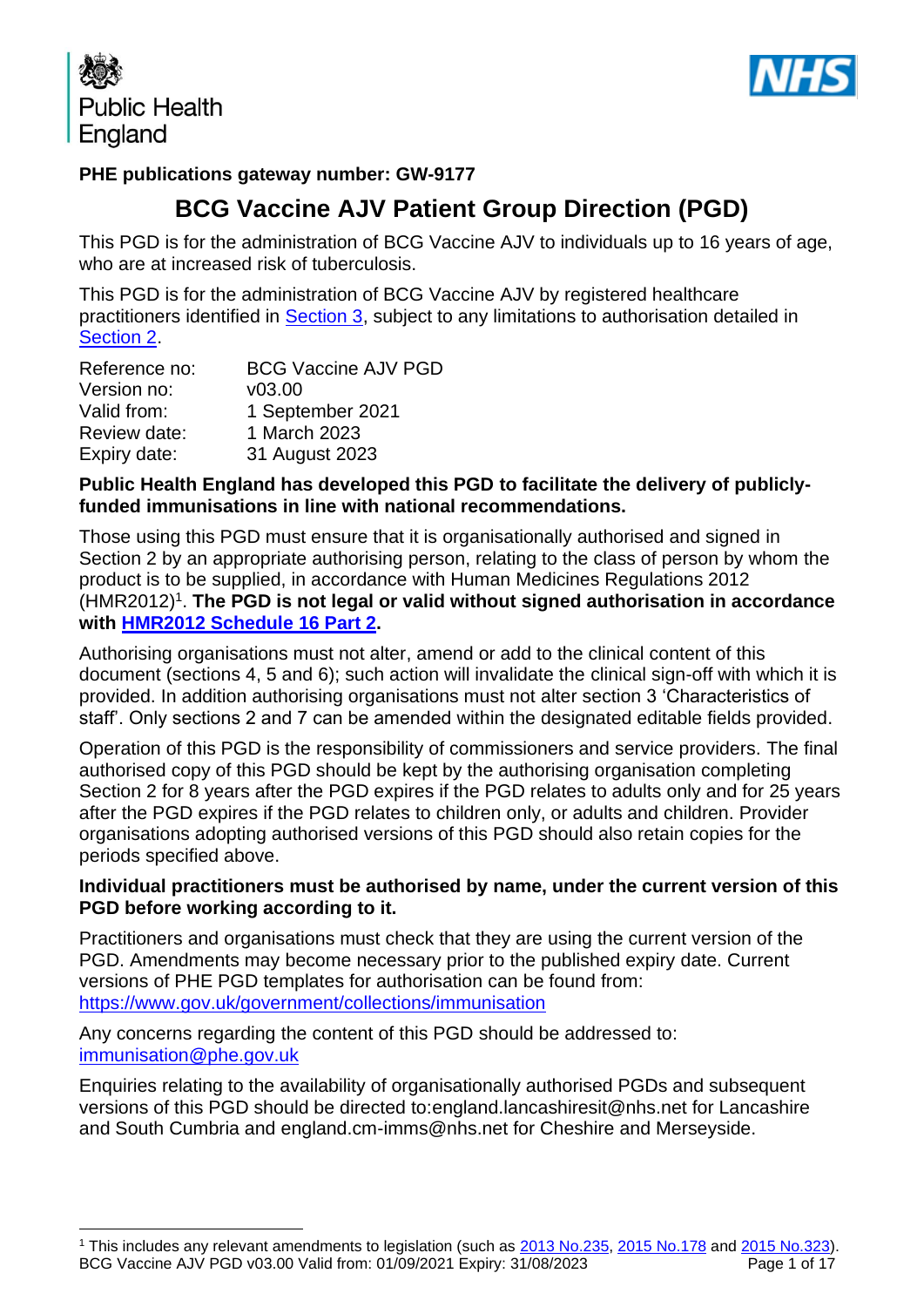# **Change history**

| <b>Version</b><br>number | <b>Change details</b>                                                                                                                                                                                                                                                                                                                                                                                                              | <b>Date</b>    |
|--------------------------|------------------------------------------------------------------------------------------------------------------------------------------------------------------------------------------------------------------------------------------------------------------------------------------------------------------------------------------------------------------------------------------------------------------------------------|----------------|
| V <sub>01.00</sub>       | New PHE PGD                                                                                                                                                                                                                                                                                                                                                                                                                        | 23 August 2018 |
| V <sub>02.00</sub>       | BCG Vaccine AJV PGD amended to:<br>• remove reference to the protocol for storage and handling of<br>vaccines<br>• remove reference to 'Revised recommendations for the<br>administration of more than one live vaccine (PHE 2015)'<br>and reference Chapter 11 of the 'Green Book'<br>• update references<br>• include minor rewording, layout and formatting changes for<br>clarity and consistency with other PHE PGD templates | 16 May 2020    |
| V03.00                   | BCG Vaccine AJV PGD amended to:<br>• include information in the inclusion and exclusion criteria,<br>actions if excluded and additional information in relation to<br><b>SCID</b> screening<br>• include minor rewording, layout and formatting changes for<br>clarity and consistency with other PHE PGD templates                                                                                                                | 13 July 2021   |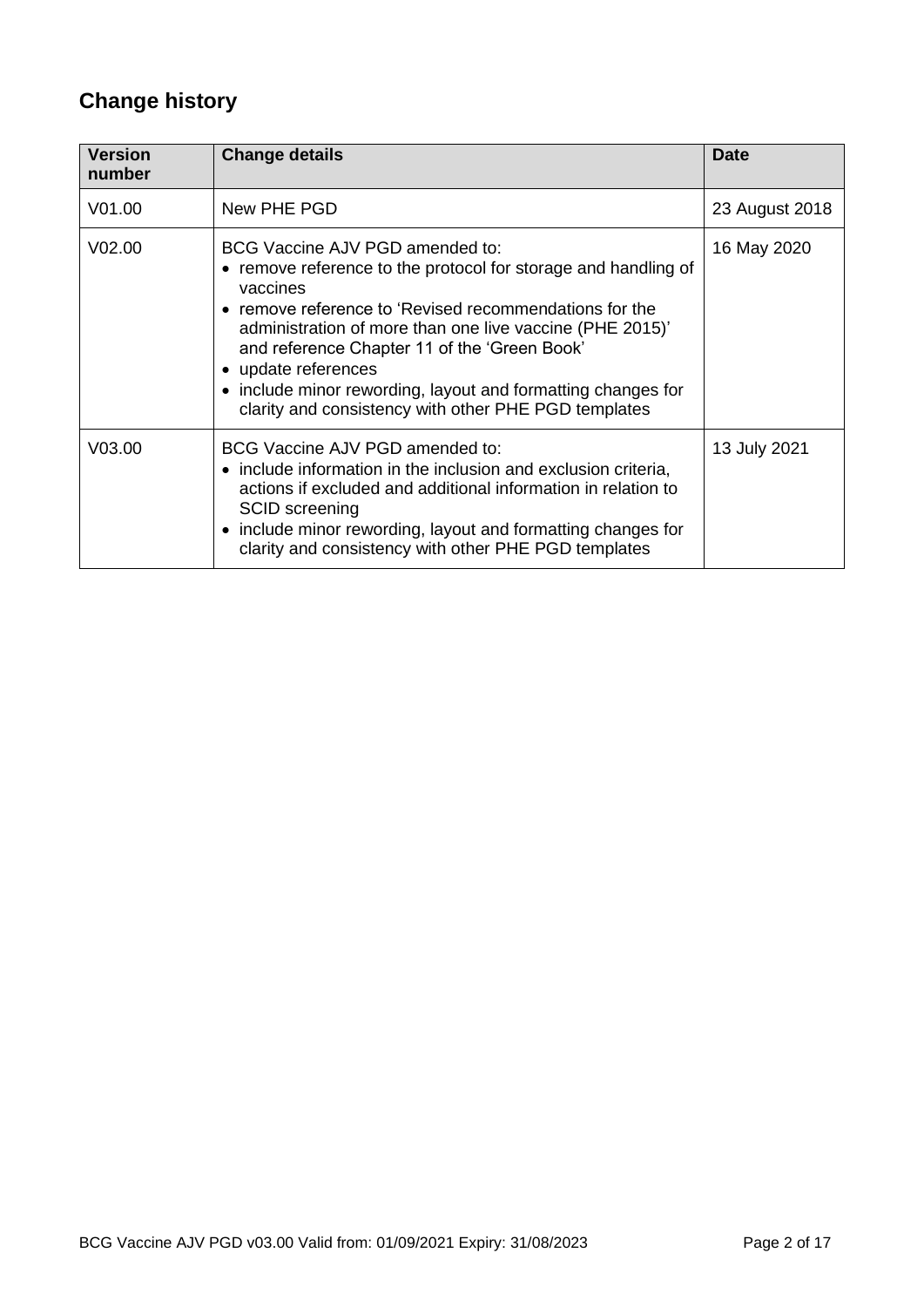### **1. PGD development**

This PGD has been developed by the following health professionals on behalf of Public Health England:

| Developed by:                                      | <b>Name</b>                                                                          | <b>Signature</b> | <b>Date</b> |
|----------------------------------------------------|--------------------------------------------------------------------------------------|------------------|-------------|
| <b>Pharmacist</b><br>(Lead Author)                 | <b>Elizabeth Graham</b><br>Lead Pharmacist, Immunisation and<br>Countermeasures, PHE |                  | 14/07/2021  |
| <b>Doctor</b>                                      | Vanessa Saliba<br>Consultant Epidemiologist, PHE                                     | alal:be          | 16/07/2021  |
| <b>Registered Nurse</b><br>(Chair of Expert Panel) | David Green<br>Nurse Consultant, Immunisation and<br>Countermeasures, PHE            | 16100r           | 14/07/2021  |

This PGD has been peer reviewed by the PHE Immunisations PGD Expert Panel in accordance with PHE PGD Policy. It has been ratified by the PHE Medicines Governance Group and the PHE Quality and Clinical Governance Delivery Board.

#### **Expert Panel**

| <b>Name</b>             | <b>Designation</b>                                                                                                                                                   |
|-------------------------|----------------------------------------------------------------------------------------------------------------------------------------------------------------------|
| Nicholas Aigbogun       | Consultant in Communicable Disease Control, Yorkshire and Humber<br>Health Protection Team, Public Health England                                                    |
| Sarah Dermont           | Clinical Project Coordinator and Registered Midwife, NHS Infectious<br>Diseases in Pregnancy Screening Programme, Public Health England                              |
| David Elliman           | Clinical lead for National NIPE & NBS Screening Programmes, Public<br>Health England, Consultant, Great Ormond Street Hospital                                       |
| Ed Gardner              | Advanced Paramedic Practitioner/Emergency Care Practitioner,<br>Medicines Manager, Proactive Care Lead                                                               |
| Michelle Jones          | Senior Medicines Optimisation Pharmacist, NHS Bristol North Somerset<br>and South Gloucestershire CCG                                                                |
| Jacqueline Lamberty     | Lead Pharmacist Medicines Management Services, Public Health<br>England                                                                                              |
| Vanessa MacGregor       | Consultant in Communicable Disease Control, Public Health England,<br><b>East Midlands Health Protection Team</b>                                                    |
| <b>Alison Mackenzie</b> | Consultant in Public Health Medicine, Screening and Immunisation Lead,<br>Public Health England (South West) / NHS England and NHS<br>Improvement South (South West) |
| <b>Gill Marsh</b>       | Principal Screening and Immunisation Manager, Public Health England /<br>NHS England and NHS Improvement (North West)                                                |
| Lesley McFarlane        | Screening and Immunisation Manager: Clinical (COVID-19 and Influenza),<br>Public Health England / NHS England and NHS Improvement (Midlands)                         |
| <b>Tushar Shah</b>      | Lead Pharmacy Advisor, NHS England and NHS Improvement (London<br>Region)                                                                                            |
| <b>Surinder Tamne</b>   | Senior Nurse - TB specialist, Public Health England                                                                                                                  |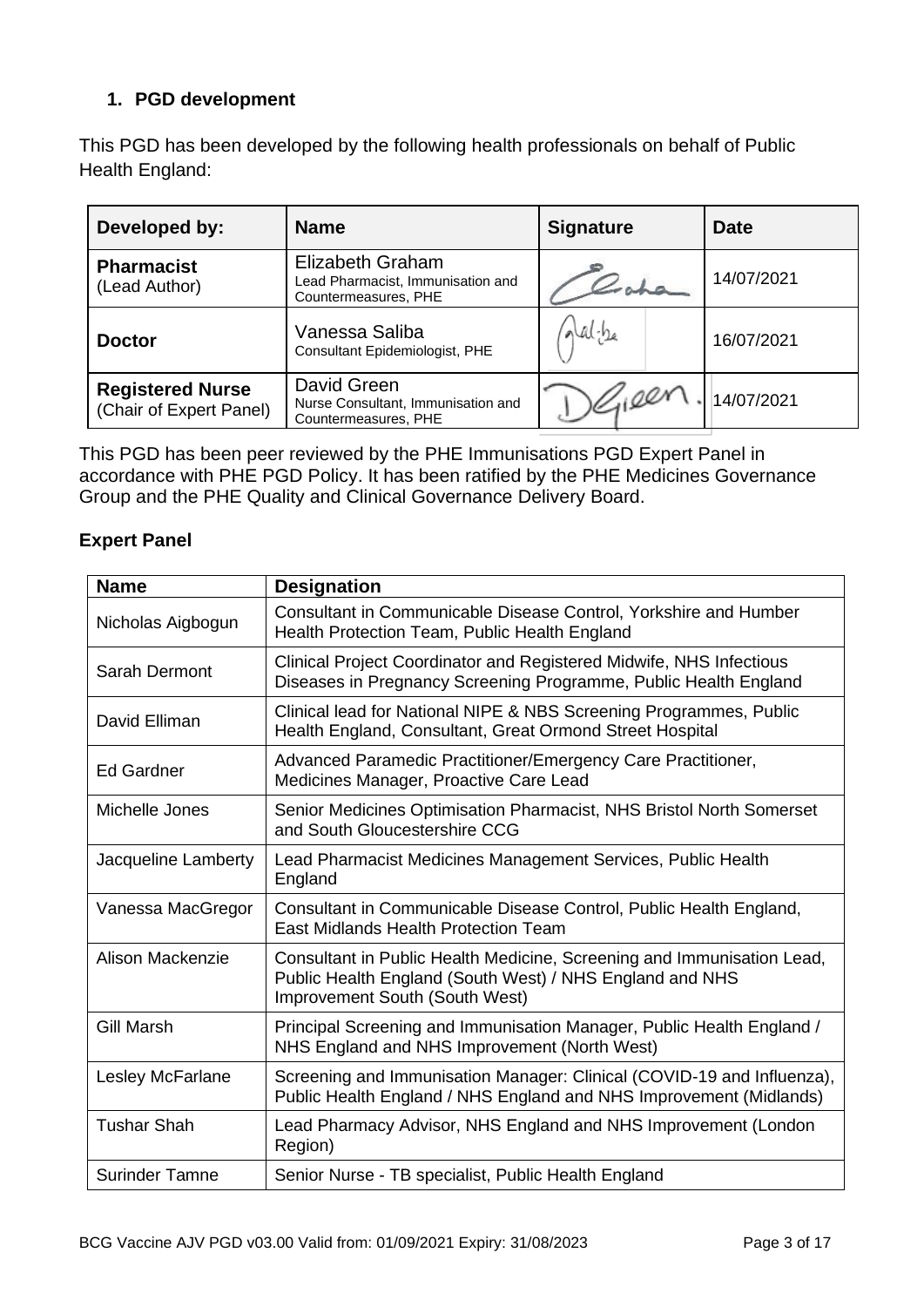#### **2. Organisational authorisations**

The PGD is not legally valid until it has had the relevant organisational authorisation.

It is the responsibility of the organisation that has legal authority to authorise the PGD, to ensure that all legal and governance requirements are met. The authorising body accepts governance responsibility for the appropriate use of the PGD.

NHS England and NHS Improvement (North West) authorises this PGD for use by the services or providers listed below:

Authorised for use by the following organisations and/or services Immunisation services in Lancashire, South Cumbria, Cheshire and Merseyside commissioned by NHS England and NHS Improvement (North West).

<span id="page-3-0"></span>Limitations to authorisation

Users of this PGD should note that where they are commissioned to immunise certain groups, this PGD does not constitute permission to offer immunisation beyond groups they are commissioned to immunise.

| Organisational approval (legal requirement)                                                      |                    |             |             |
|--------------------------------------------------------------------------------------------------|--------------------|-------------|-------------|
| <b>Role</b>                                                                                      | <b>Name</b>        | <b>Sign</b> | <b>Date</b> |
| <b>Medical Director for</b><br>Commissioning, NHS England<br>and NHS Improvement (North<br>West) | Dr Michael Gregory | M. Crayon   | 05/08/2021  |

| Additional signatories according to locally agreed policy |             |             |             |
|-----------------------------------------------------------|-------------|-------------|-------------|
| <b>Role</b>                                               | <b>Name</b> | <b>Sign</b> | <b>Date</b> |
| Authorisation by Independent<br>Contractor/Provider       |             |             |             |
|                                                           |             |             |             |

Local enquiries regarding the use of this PGD may be directed to: england.lancashiresit@nhs.net for Lancashire and South Cumbria providers and england.cm-imms@nhs.net for Cheshire and Merseyside providers.

Section 7 provides a practitioner authorisation sheet. Individual practitioners must be authorised by name to work to this PGD. Alternative practitioner authorisation sheets may be used where appropriate in accordance with local policy but this should be an individual agreement or a multiple practitioner authorisation sheet as included at the end of this PGD.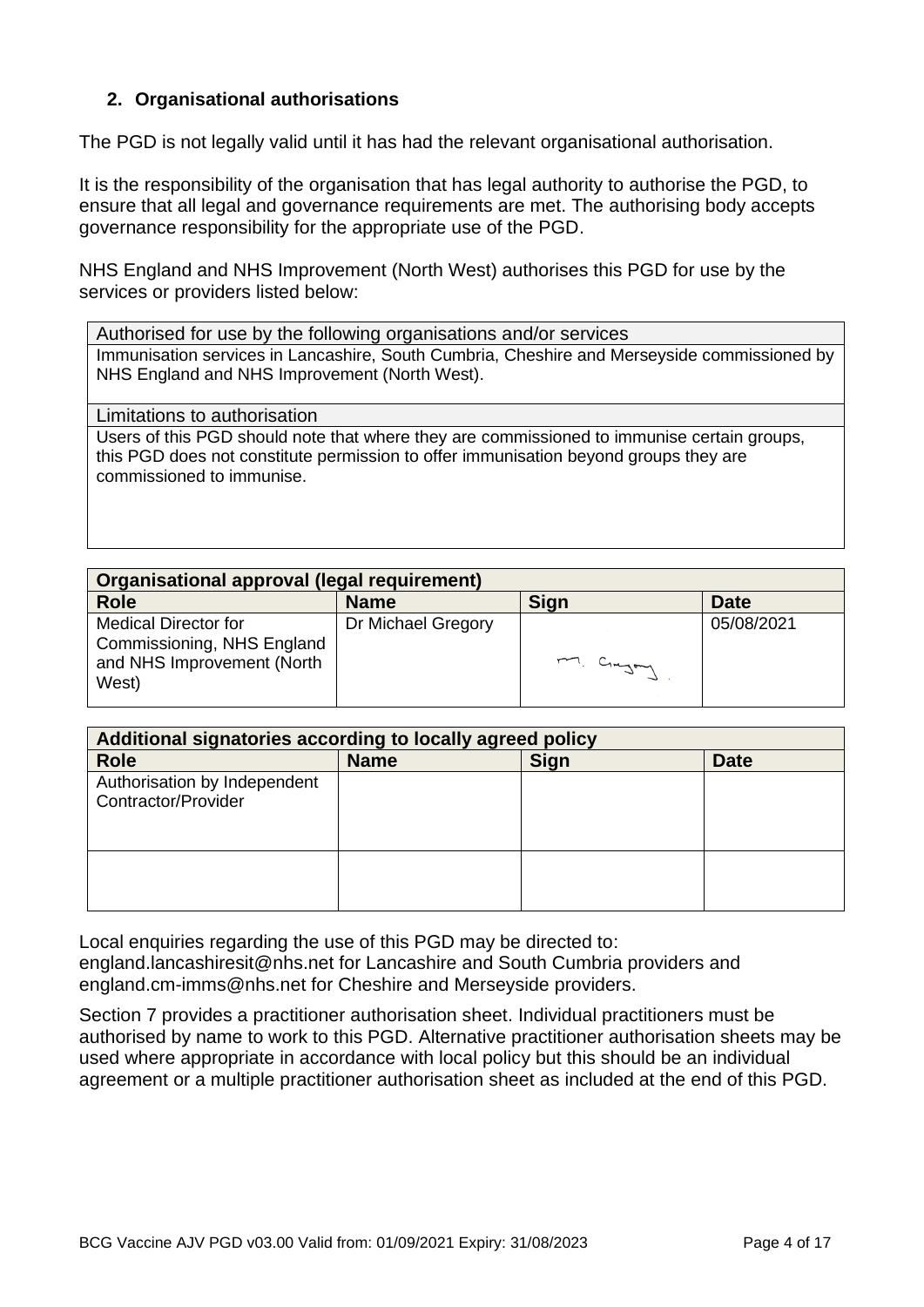### **3. Characteristics of staff**

<span id="page-4-1"></span><span id="page-4-0"></span>

| <b>Qualifications and</b><br>professional registration | Registered professional with one of the following bodies:<br>nurses and midwives currently registered with the Nursing and<br>Midwifery Council (NMC)<br>pharmacists currently registered with the General Pharmaceutical<br>$\bullet$<br>Council (GPhC) (Note: This PGD is not relevant to privately<br>provided community pharmacy services)<br>paramedics and physiotherapists currently registered with the<br>$\bullet$<br>Health and Care Professions Council (HCPC)<br>The practitioners above must also fulfil the Additional requirements<br>detailed below.<br>Check Section 2 Limitations to authorisation to confirm whether all<br>practitioners listed above have organisational authorisation to work<br>under this PGD.                                                                                                                                                                                                                                                                                                                                                                                                                                                                                                                                                                                                                                                                                                                                                                                                                                                          |
|--------------------------------------------------------|--------------------------------------------------------------------------------------------------------------------------------------------------------------------------------------------------------------------------------------------------------------------------------------------------------------------------------------------------------------------------------------------------------------------------------------------------------------------------------------------------------------------------------------------------------------------------------------------------------------------------------------------------------------------------------------------------------------------------------------------------------------------------------------------------------------------------------------------------------------------------------------------------------------------------------------------------------------------------------------------------------------------------------------------------------------------------------------------------------------------------------------------------------------------------------------------------------------------------------------------------------------------------------------------------------------------------------------------------------------------------------------------------------------------------------------------------------------------------------------------------------------------------------------------------------------------------------------------------|
| <b>Additional requirements</b>                         | Additionally, practitioners:<br>must be authorised by name as an approved practitioner under<br>$\bullet$<br>the current terms of this PGD before working to it<br>must have undertaken appropriate training for working under<br>٠<br>PGDs for supply/administration of medicines<br>must be competent in the use of PGDs (see NICE Competency<br>$\bullet$<br>framework for health professionals using PGDs)<br>must be familiar with the vaccine product and alert to changes in<br>$\bullet$<br>the Summary of Product Characteristics (SPC), Immunisation<br>Against Infectious Disease (the 'Green Book'), and national and<br>local immunisation programmes<br>must have undertaken training appropriate to this PGD as<br>$\bullet$<br>required by local policy and in line with the National Minimum<br><b>Standards and Core Curriculum for Immunisation Training</b><br>must be competent to undertake immunisation and to discuss<br>$\bullet$<br>issues related to immunisation<br>must be competent in administering BCG using a correct<br>$\bullet$<br>intradermal injection technique<br>must be competent in the handling and storage of vaccines, and<br>management of the cold chain<br>must be competent in the recognition and management of<br>$\bullet$<br>anaphylaxis<br>must have access to the PGD and associated online resources<br>$\bullet$<br>should fulfil any additional requirements defined by local policy<br>$\bullet$<br>The individual practitioner must be authorised by name, under<br>the current version of this PGD before working according to it. |
| <b>Continued training</b><br>requirements              | Practitioners must ensure they are up to date with relevant issues<br>and clinical skills relating to immunisation with BCG and<br>management of anaphylaxis, with evidence of appropriate Continued<br>Professional Development (CPD).<br>Practitioners should be constantly alert to any subsequent<br>recommendations from Public Health England and/or NHS England<br>and NHS Improvement and other sources of medicines information.<br>Note: The most current national recommendations should be<br>followed but a Patient Specific Direction (PSD) may be required to<br>administer the vaccine in line with updated recommendations that<br>are outside the criteria specified in this PGD.                                                                                                                                                                                                                                                                                                                                                                                                                                                                                                                                                                                                                                                                                                                                                                                                                                                                                              |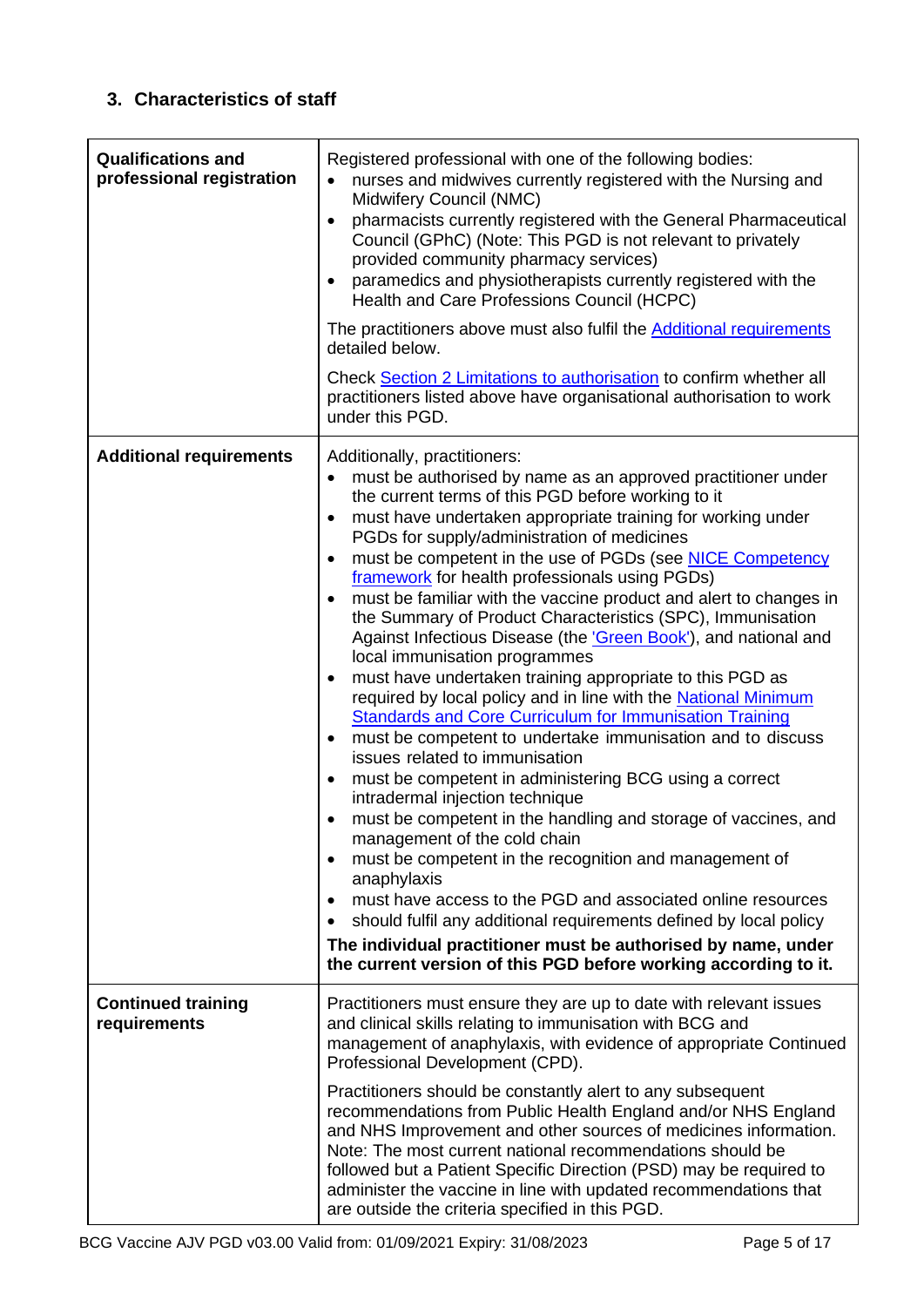#### **4. Clinical condition or situation to which this PGD applies**

| <b>Clinical condition or</b><br>situation to which this<br><b>PGD applies</b> | Indicated for the active immunisation of individuals up to 16 years of<br>age for the prevention of human tuberculosis (TB) in accordance with<br>the national selective immunisation programme and<br>recommendations given in Chapter 32 of Immunisation Against<br>Infectious Disease: the 'Green Book'.                                                                                      |
|-------------------------------------------------------------------------------|--------------------------------------------------------------------------------------------------------------------------------------------------------------------------------------------------------------------------------------------------------------------------------------------------------------------------------------------------------------------------------------------------|
| <b>Criteria for inclusion</b>                                                 | BCG vaccine is licensed for administration from birth; however BCG<br>vaccination should be postponed in those screened for severe<br>combined immunodeficiency (SCID) until the screening result is<br>available and reports that 'SCID not suspected'.                                                                                                                                         |
|                                                                               | Previously unvaccinated individuals living in an area of the UK where<br>the annual incidence of TB is 40/100,000 or greater who:<br>• are aged up to 12 months of age                                                                                                                                                                                                                           |
|                                                                               | Previously unvaccinated individuals, with a parent or grandparent<br>who was born in a country <sup>2</sup> where the annual incidence of TB is<br>40/100,000 or greater, who:<br>• are aged up to 12 months of age<br>are aged one to five years (these children should be identified at                                                                                                        |
|                                                                               | suitable opportunities, and can normally be vaccinated without<br>tuberculin or Interferon Gamma Release Assay (IGRA) testing<br>providing they are not a household or equivalent close contact<br>of TB)                                                                                                                                                                                        |
|                                                                               | are aged from six years to under 16 years and are tuberculin or<br>$\bullet$<br>IGRA <sup>3</sup> negative (these children should be identified at suitable<br>opportunities, tested and vaccinated if negative)                                                                                                                                                                                 |
|                                                                               | Individuals aged under 16 years who are previously unvaccinated<br>and tuberculin or IGRA <sup>3</sup> negative and who:<br>• are household or equivalent close contacts of cases of sputum<br>smear-positive pulmonary or laryngeal TB<br>were born in or who have lived for a prolonged period (at least<br>three months) in a country with an annual TB incidence of<br>40/100,000 or greater |
|                                                                               | Note: Vaccination with BCG for occupational risk or travel (see<br>Chapter 32 for further detail) is not covered by this PGD and<br>individuals should be directed to their occupational health service<br>provider or an appropriate travel health service respectively.                                                                                                                        |
| Criteria for exclusion <sup>4</sup>                                           | Individuals for whom no valid consent has been received.                                                                                                                                                                                                                                                                                                                                         |
|                                                                               | Individuals who:<br>• have had a confirmed anaphylactic reaction to a component of<br>the vaccine<br>are 16 years of age or over<br>are awaiting a SCID screening result or where a repeat is<br>needed, until the result is available and reports that 'SCID not<br>suspected'                                                                                                                  |
| Continued over page                                                           |                                                                                                                                                                                                                                                                                                                                                                                                  |

<sup>2</sup> For country information on prevalence see: [https://www.gov.uk/government/publications/tuberculosis-tb-by](https://www.gov.uk/government/publications/tuberculosis-tb-by-country-rates-per-100000-people)[country-rates-per-100000-people](https://www.gov.uk/government/publications/tuberculosis-tb-by-country-rates-per-100000-people)

BCG Vaccine AJV PGD v03.00 Valid from: 01/09/2021 Expiry: 31/08/2023 Page 6 of 17

<sup>&</sup>lt;sup>3</sup> In the absence of a Mantoux tuberculin skin test, persons with negative IGRA results should only be given BCG in the absence of a BCG scar and in the absence of a reliable history of BCG vaccination.

<sup>4</sup> Exclusion under this PGD does not necessarily mean the medication is contraindicated, but it would be outside its remit and another form of authorisation will be required.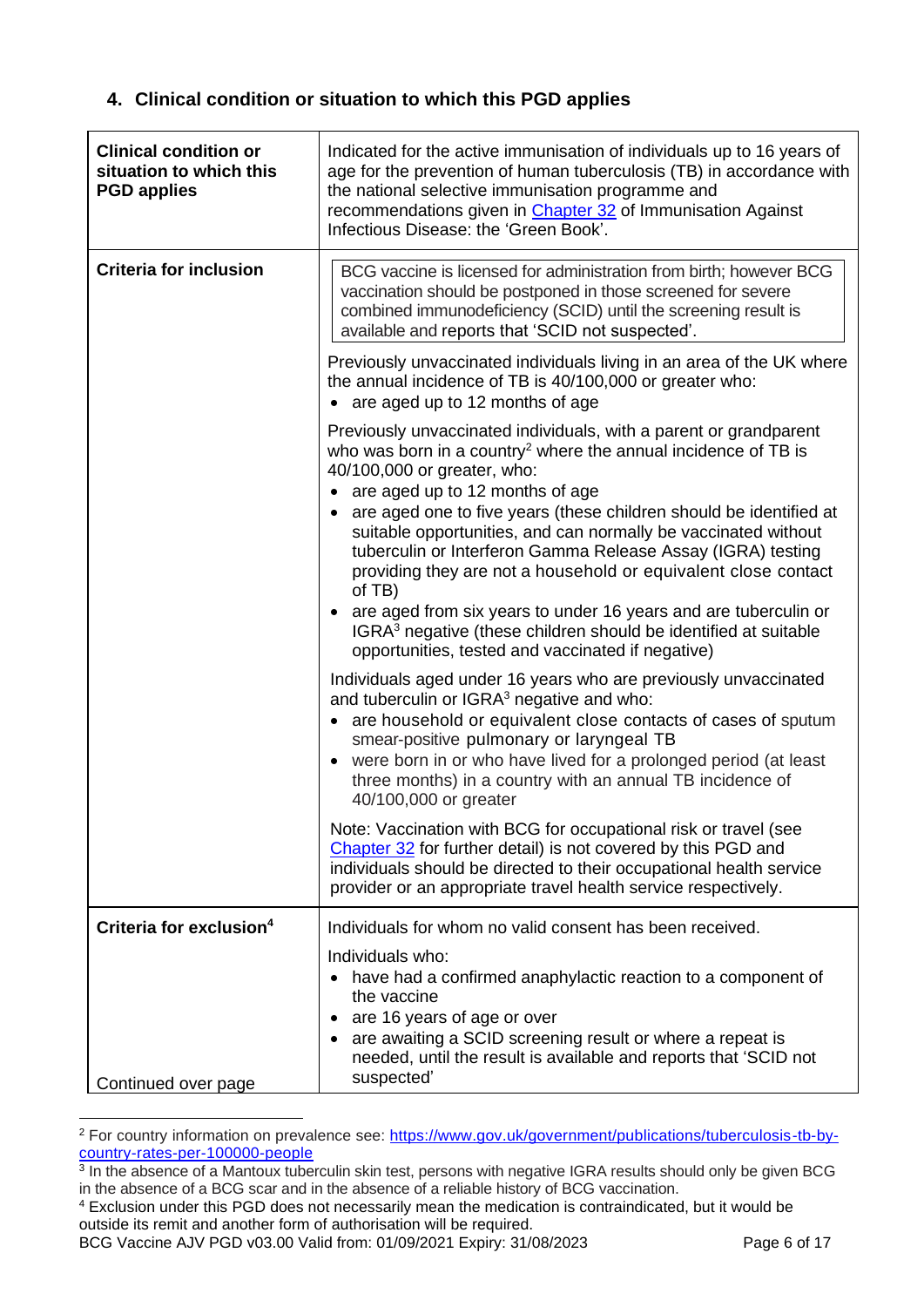| Criteria for exclusion <sup>5</sup> | have a SCID screening result reported as 'SCID SUSPECTED'<br>$\bullet$                                                          |
|-------------------------------------|---------------------------------------------------------------------------------------------------------------------------------|
| Continued                           | are suffering from malignant conditions (such as lymphoma,                                                                      |
|                                     | leukaemia, Hodgkin's disease or other tumours of the reticulo-                                                                  |
|                                     | endothelial system)                                                                                                             |
|                                     | have primary or secondary immune-deficiencies or who are HIV                                                                    |
|                                     | positive                                                                                                                        |
|                                     | Note: Infants born to HIV positive mothers should only be given                                                                 |
|                                     | BCG vaccination when the exclusively formula-fed infant is<br>confirmed HIV uninfected at 12-14 weeks. However, infants         |
|                                     | considered at low risk of HIV transmission (maternal VL <50 HIV                                                                 |
|                                     | RNA copies/mL at or after 36 weeks' gestation) but with a high risk                                                             |
|                                     | of tuberculosis exposure may be given BCG earlier.                                                                              |
|                                     | are receiving or have received in the past 6 months:                                                                            |
|                                     | o immunosuppressive chemotherapy or radiotherapy for                                                                            |
|                                     | malignant disease or non-malignant disorders                                                                                    |
|                                     | $\circ$ immunosuppressive therapy for a solid organ transplant                                                                  |
|                                     | are receiving or have received in the past 12 months:                                                                           |
|                                     | $\circ$ immunosuppressive biological therapy (for example anti-TNF                                                              |
|                                     | therapy such as alemtuzumab, of atumumab and rituximab)<br>are receiving or have received in the past 3 months                  |
|                                     | immunosuppressive therapy including:                                                                                            |
|                                     | o high-dose corticosteroids (>40mg prednisolone per day or                                                                      |
|                                     | >2mg/kg/day in children under 20kg) for more than 1 week                                                                        |
|                                     | $\circ$ lower dose corticosteroids (>20mg prednisolone per day or                                                               |
|                                     | >1mg/kg/day in children under 20kg) for more than 14 days                                                                       |
|                                     | $\circ$ non-biological oral immune modulating drugs, such as                                                                    |
|                                     | methotrexate, azathioprine or 6-mercaptopurine, except                                                                          |
|                                     | those on low doses, see <i>Chapter 6</i> of the 'Green Book',                                                                   |
|                                     | specialist advice should be sought prior to vaccination<br>are infants born to a mother who received immunosuppressive          |
|                                     | biological therapy during her pregnancy or breastfeeding, for as                                                                |
|                                     | long as a postnatal influence on the immune status of the infant                                                                |
|                                     | remains possible                                                                                                                |
|                                     | • have already had a BCG vaccination                                                                                            |
|                                     | • have a past history of active or latent TB                                                                                    |
|                                     | • are tuberculin positive (such that they have an induration of 5mm                                                             |
|                                     | or more following Mantoux tuberculin skin testing)                                                                              |
|                                     | have a positive Interferon Gamma Release Assay (IGRA)                                                                           |
|                                     | are receiving anti-tuberculosis drugs<br>$\bullet$                                                                              |
|                                     | are less than 2 years of age and in a household where an active<br>$\bullet$                                                    |
|                                     | TB case is suspected or confirmed, until potential latent TB in the<br>infant/child is excluded from 6 weeks post exposure (see |
|                                     | <b>Additional information)</b>                                                                                                  |
|                                     | are pregnant                                                                                                                    |
|                                     | have a generalised septic skin condition                                                                                        |
|                                     | are suffering from acute severe febrile illness (the presence of a                                                              |
|                                     | minor infection is not a contraindication for immunisation)                                                                     |
| <b>Cautions including any</b>       | In persons whose immune status is in question, BCG vaccination                                                                  |
| relevant action to be               | should be postponed until their immune status has been evaluated.                                                               |
| taken                               | If eczema exists, an immunisation site should be chosen that is free                                                            |
|                                     | from skin lesions.                                                                                                              |
| Continued over page                 |                                                                                                                                 |

<sup>&</sup>lt;sup>5</sup> Exclusion under this PGD does not necessarily mean the vaccine is contraindicated, but it would be outside its remit and another form of authorisation will be required.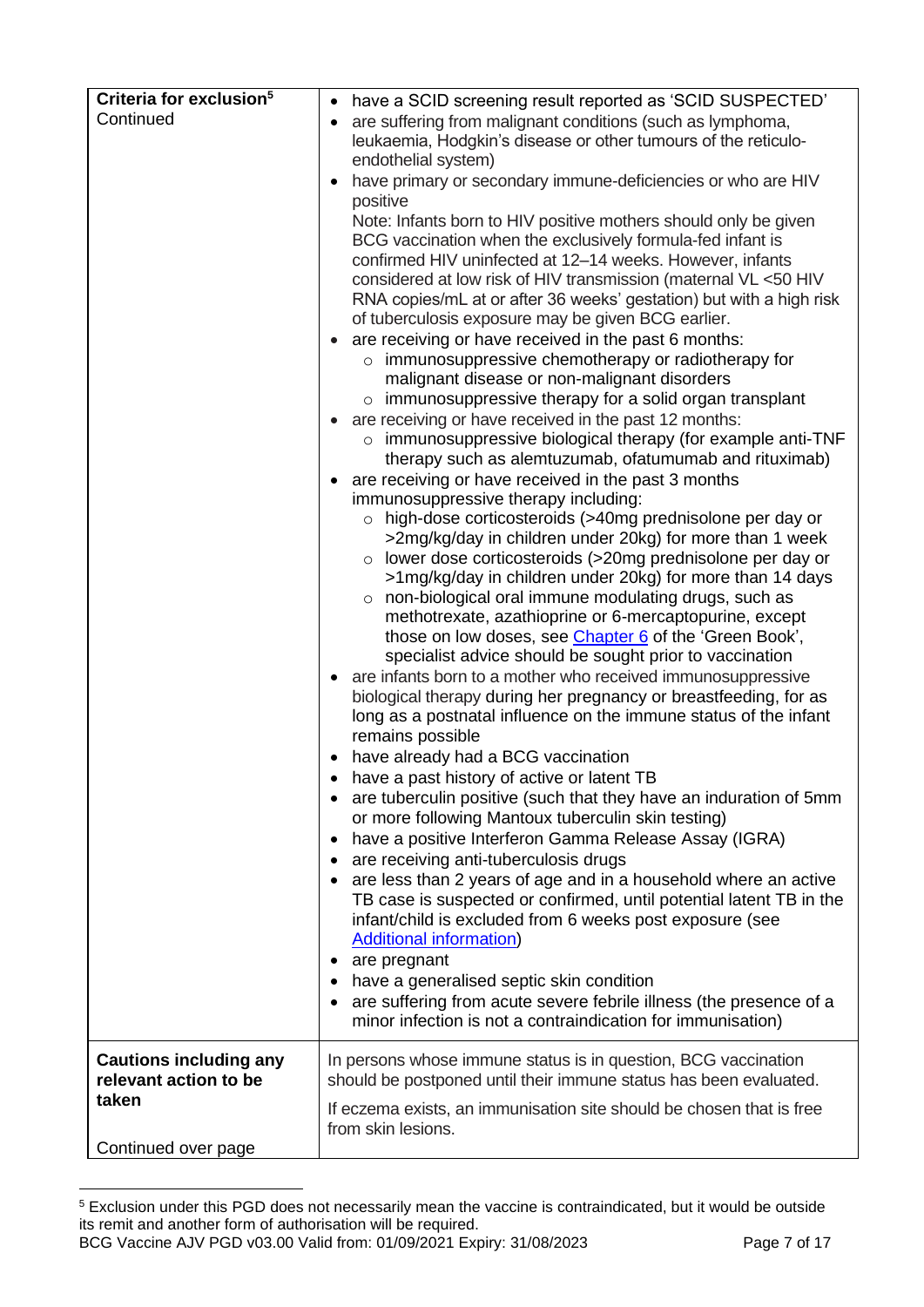| <b>Cautions including any</b><br>relevant action to be<br>taken<br>Continued | Breastfeeding is not a contraindication to BCG, however if there is any<br>doubt as to whether an infant due to receive BCG vaccine may be<br>immunosuppressed due to the mother's therapy, including exposure<br>through breastfeeding, specialist advice should be sought.                                                                                                                                                                                                                                                             |
|------------------------------------------------------------------------------|------------------------------------------------------------------------------------------------------------------------------------------------------------------------------------------------------------------------------------------------------------------------------------------------------------------------------------------------------------------------------------------------------------------------------------------------------------------------------------------------------------------------------------------|
|                                                                              | It is important that premature infants have their immunisations at the<br>appropriate chronological age, according to the schedule. The potential<br>risk of apnoea and the need for respiratory monitoring for 48-72h<br>should be considered when administering to very premature infants<br>(born $\leq$ 28 weeks of gestation) and particularly for those with a<br>previous history of respiratory immaturity. As the benefit of vaccination<br>is high in this group of infants, vaccination should not be withheld<br>or delayed. |
|                                                                              | Administering the vaccine too deep increases the risk of discharging<br>ulcer, lymphadenitis and abscess formation.                                                                                                                                                                                                                                                                                                                                                                                                                      |
|                                                                              | Syncope (fainting) can occur following, or even before, any<br>vaccination especially in adolescents as a psychogenic response to<br>the needle injection. This can be accompanied by several<br>neurological signs such as transient visual disturbance, paraesthesia<br>and tonic-clonic limb movements during recovery. It is important that<br>procedures are in place to avoid injury from faints.                                                                                                                                  |
| Action to be taken if the<br>patient is excluded                             | If 16 years of age and over, BCG vaccination is not usually<br>recommended unless the risk of exposure is great (such as those at<br>occupational risk through direct clinical contact with a patient<br>diagnosed with TB or contact with infectious TB materials). Such<br>individuals should be appropriately referred, for example to their<br>occupational health service provider.                                                                                                                                                 |
|                                                                              | Individuals screened for SCID for whom a 'SCID not suspected'<br>result is unavailable should not be vaccinated under this PGD.                                                                                                                                                                                                                                                                                                                                                                                                          |
|                                                                              | Individuals who have been screened for SCID but do not yet have a<br>result, or are awaiting a repeat, should be booked in for<br>immunisation once a 'SCID not suspected' result becomes available.                                                                                                                                                                                                                                                                                                                                     |
|                                                                              | Individuals with a 'SCID SUSPECTED' screening result should not<br>be vaccinated under this PGD. These children will be referred for a<br>specialist immunology review and urgent investigations undertaken.<br>The GP and Health Visitor will be alerted to the outcome. They<br>should only be offered BCG vaccine once there is an explicit<br>instruction to do so, and in accordance with a PSD.                                                                                                                                    |
|                                                                              | Note: Individuals for whom SCID screening has been declined or for<br>whom SCID screening is not offered may be clinically assessed for<br>BCG vaccination under this PGD.                                                                                                                                                                                                                                                                                                                                                               |
|                                                                              | Individuals who may be immunosuppressed through disease or<br>treatment, including those suffering from malignant conditions,<br>primary or secondary immune-deficiencies or who are HIV positive<br>should not receive BCG vaccination unless their immune status<br>resolves and they fulfil the criteria for inclusion.                                                                                                                                                                                                               |
|                                                                              | Immunisation with BCG, should be delayed for 6 months in children<br>born of mothers who were on immunosuppressive biological therapy<br>during pregnancy. If there is any doubt as to whether an infant may be<br>immunosuppressed due to the mother's therapy, including exposure<br>through breastfeeding, specialist advice should be sought.                                                                                                                                                                                        |
| Continued over page                                                          | Individuals with a past history of active or latent TB, prior BCG<br>vaccination, a positive Mantoux tuberculin skin test (induration of                                                                                                                                                                                                                                                                                                                                                                                                 |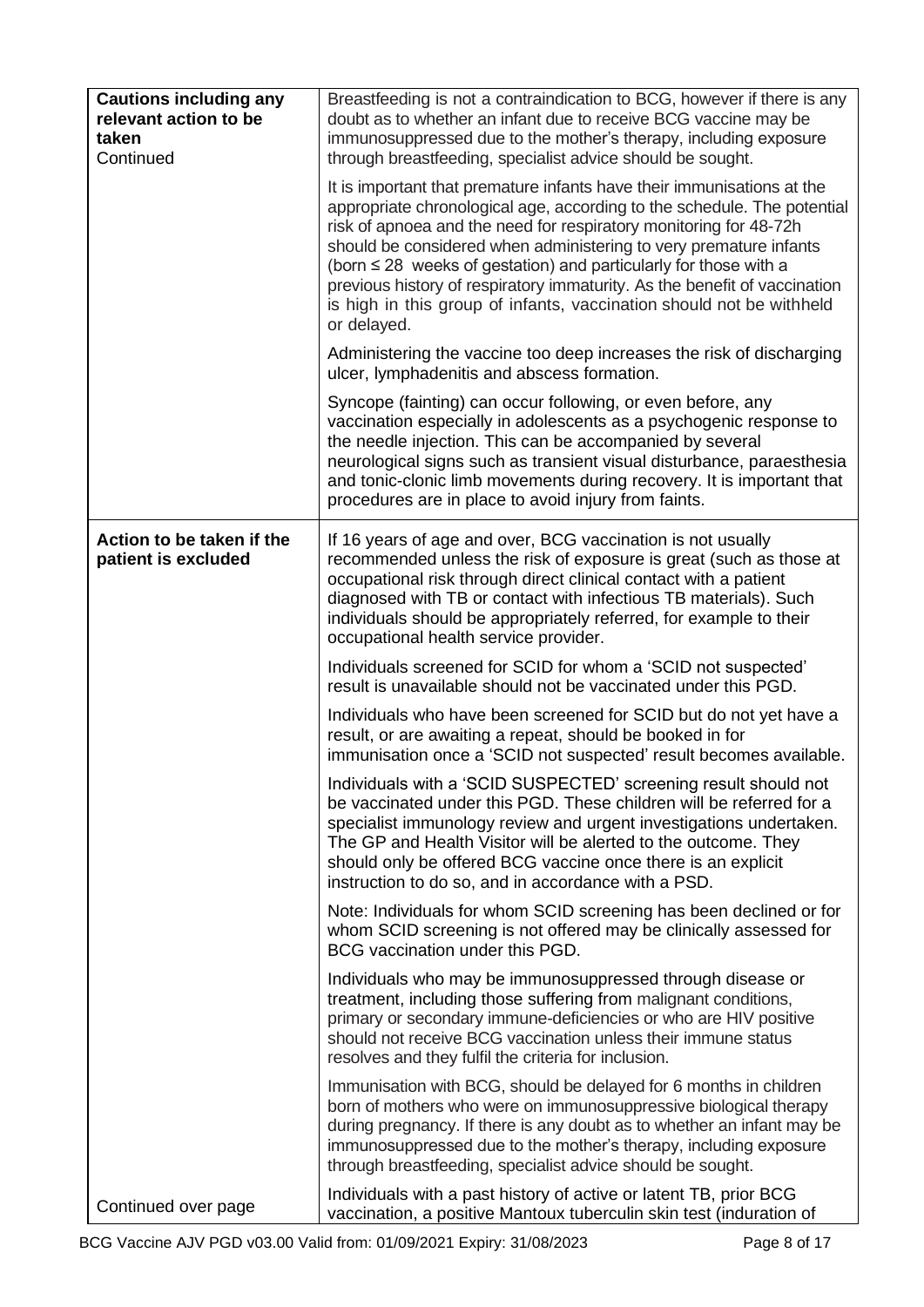| Action to be taken if the<br>patient is excluded<br>Continued | 5mm or more) or a positive IGRA result should be advised that they<br>do not require BCG vaccination as there is an increased risk of<br>adverse reactions and there is no evidence that repeat BCG offers<br>additional protection.                    |
|---------------------------------------------------------------|---------------------------------------------------------------------------------------------------------------------------------------------------------------------------------------------------------------------------------------------------------|
|                                                               | Individuals receiving anti-tuberculosis drugs (such as for<br>chemoprophylaxis) should have vaccination postponed until latent<br>TB infection is excluded. Note: BCG vaccination is contraindicated in<br>individuals with TB or a past history of TB. |
|                                                               | Individuals less than 2 years of age in a household where an active<br>TB case is suspected or confirmed should receive chemoprophylaxis<br>and be tuberculin and/or IGRA tested after 6 weeks to exclude latent<br>TB prior to BCG vaccination.        |
|                                                               | BCG vaccination is not recommended during pregnancy and<br>vaccination should be postponed until after the pregnancy.                                                                                                                                   |
|                                                               | Individuals suffering acute severe febrile illness should postpone<br>immunisation until they have recovered; immunisers should advise<br>when the individual can be vaccinated and ensure another<br>appointment is arranged.                          |
|                                                               | Seek appropriate advice from the local Screening and Immunisation<br>Team, local Health Protection Team or the individual's clinician as<br>required.                                                                                                   |
|                                                               | The risk to the individual of not being immunised must be taken<br>into account.                                                                                                                                                                        |
|                                                               | Document the reason for exclusion and any action taken in the<br>individual's clinical records.                                                                                                                                                         |
|                                                               | Inform or refer to the GP or a prescriber as appropriate.                                                                                                                                                                                               |
| Action to be taken if the<br>patient or carer declines        | Informed consent, from the individual or a person legally able to act<br>on the person's behalf, must be obtained for each administration.                                                                                                              |
| treatment                                                     | Advise the individual/parent/carer about the protective effects of the<br>vaccine, the risks of infection and potential complications.                                                                                                                  |
|                                                               | Document advice given and the decision reached.                                                                                                                                                                                                         |
|                                                               | Inform or refer to the GP or a prescriber as appropriate.                                                                                                                                                                                               |
| <b>Arrangements for referral</b><br>for medical advice        | As per local policy                                                                                                                                                                                                                                     |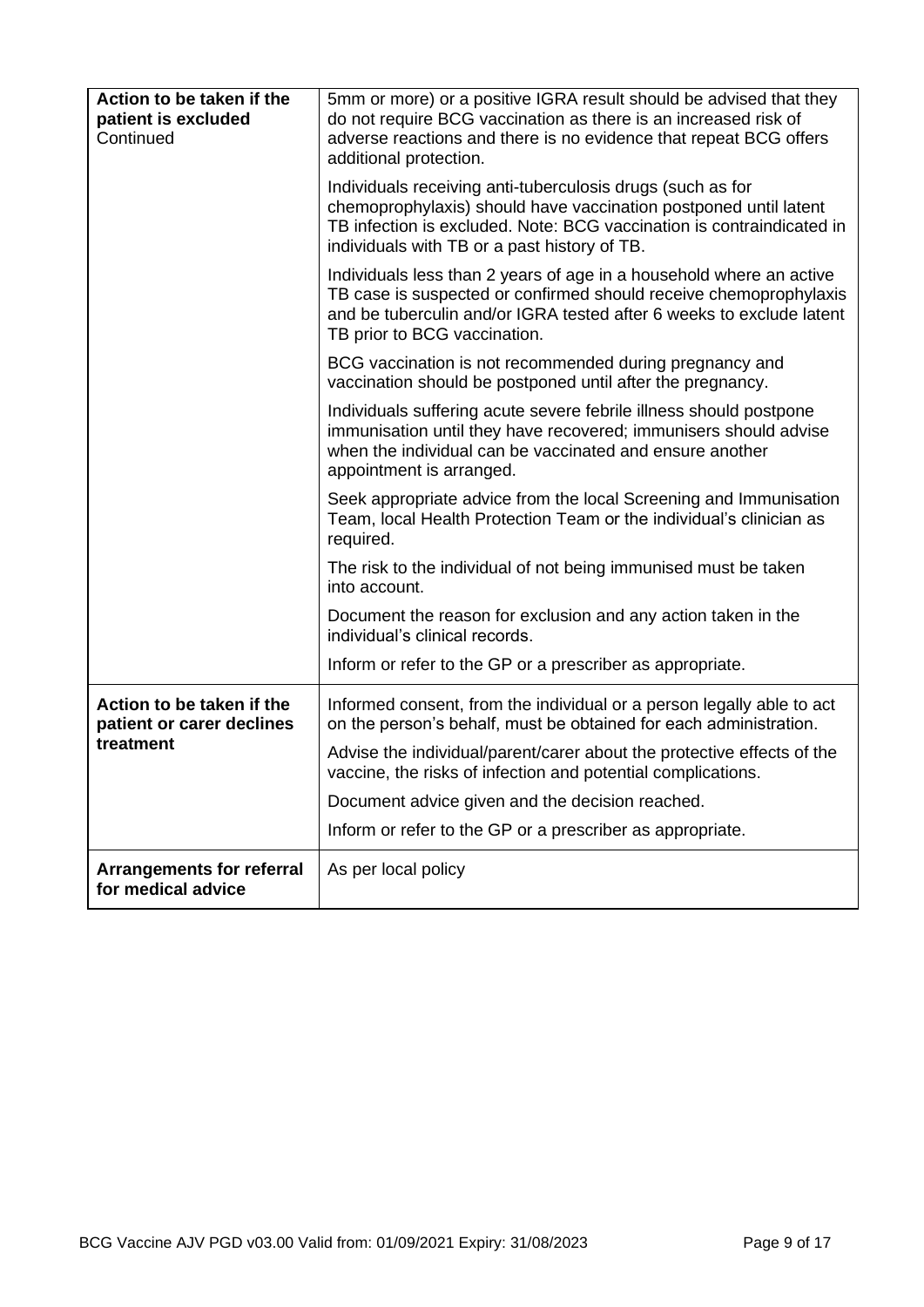## **5. Description of treatment**

| Name, strength and<br>formulation of drug                  | BCG vaccine AJV, Mycobacterium bovis BCG (Bacillus Calmette-<br>Guérin), to be diluted with one 1ml of diluted Sauton AJV.                                                                                                                                                                                                                                                                                                                                                                                                                                                                                                                      |
|------------------------------------------------------------|-------------------------------------------------------------------------------------------------------------------------------------------------------------------------------------------------------------------------------------------------------------------------------------------------------------------------------------------------------------------------------------------------------------------------------------------------------------------------------------------------------------------------------------------------------------------------------------------------------------------------------------------------|
|                                                            | This is a multidose container. One vial of reconstituted vaccine<br>contains 1 ml, corresponding to 10 declared doses (of 0.1 ml) for<br>individuals aged 12 months and over or 20 declared doses (of 0.05<br>ml) for infants under 12 months of age. These are declared number<br>of doses and not the actual number of doses that can be removed in<br>practice. The extractable number of doses that can be removed from<br>the vial of reconstituted BCG Vaccine AJV depends on the specific<br>type of syringe and needle used as well as on the surplus of vaccine<br>removed by the individual vaccine administrator during vaccination. |
|                                                            | After reconstitution, 1 dose (0.1 ml) for individuals aged 12 months<br>and over contains:<br>• Mycobacterium bovis BCG (Bacillus Calmette- Guérin), Danish<br>strain 1331, live attenuated, 2-8 x 10 <sup>5</sup> cfu.                                                                                                                                                                                                                                                                                                                                                                                                                         |
|                                                            | After reconstitution, 1 dose (0.05 ml) for infants under 12 months of<br>age contains:                                                                                                                                                                                                                                                                                                                                                                                                                                                                                                                                                          |
|                                                            | • Mycobacterium bovis BCG (Bacillus Calmette- Guérin), Danish<br>strain 1331, live attenuated, $1-4 \times 10^5$ cfu.                                                                                                                                                                                                                                                                                                                                                                                                                                                                                                                           |
| Legal category                                             | Prescription only medicine (POM)                                                                                                                                                                                                                                                                                                                                                                                                                                                                                                                                                                                                                |
| <b>Black triangle</b> ▼                                    | No                                                                                                                                                                                                                                                                                                                                                                                                                                                                                                                                                                                                                                              |
| Off-label use                                              | In accordance with the advice in Chapter 32 of the 'Green Book',<br>BCG Vaccine AJV may be administered off-label to an infant born to<br>an HIV positive mother only once the exclusively formula-fed infant is<br>confirmed HIV uninfected at 12-14 weeks. Infants considered at low<br>risk of HIV transmission (maternal VL <50 HIV RNA copies/mL at or<br>after 36 weeks' gestation) but with a high risk of tuberculosis<br>exposure may be given BCG Vaccine AJV earlier off-label.                                                                                                                                                      |
|                                                            | Administration of a live vaccine within 4 weeks of BCG Vaccine AJV<br>is off-label but in accordance with the recommended intervals<br>between vaccines in Chapter 11 of the 'Green Book'.                                                                                                                                                                                                                                                                                                                                                                                                                                                      |
|                                                            | Vaccine should be stored according to the conditions detailed in the<br>Storage section below. However, in the event of an inadvertent or<br>unavoidable deviation of these conditions refer to PHE Vaccine<br>Incident Guidance. Where vaccine is assessed in accordance with<br>these guidelines as appropriate for continued use this would<br>constitute off-label administration under this PGD.                                                                                                                                                                                                                                           |
|                                                            | Where a vaccine is recommended off-label consider, as part of the<br>consent process, informing the individual/parent/carer that the<br>vaccine is being offered in accordance with national guidance but<br>that this is outside the product licence.                                                                                                                                                                                                                                                                                                                                                                                          |
| Route / method of<br>administration<br>Continued over page | BCG Vaccine AJV is administered strictly by the intradermal route,<br>only by those suitably trained and competent to do so (see Section 3<br>Characteristics of staff). See the 'Green Book' Chapter 32 and the<br>manufacturer's SPC for further details on the intradermal<br>administration technique.                                                                                                                                                                                                                                                                                                                                      |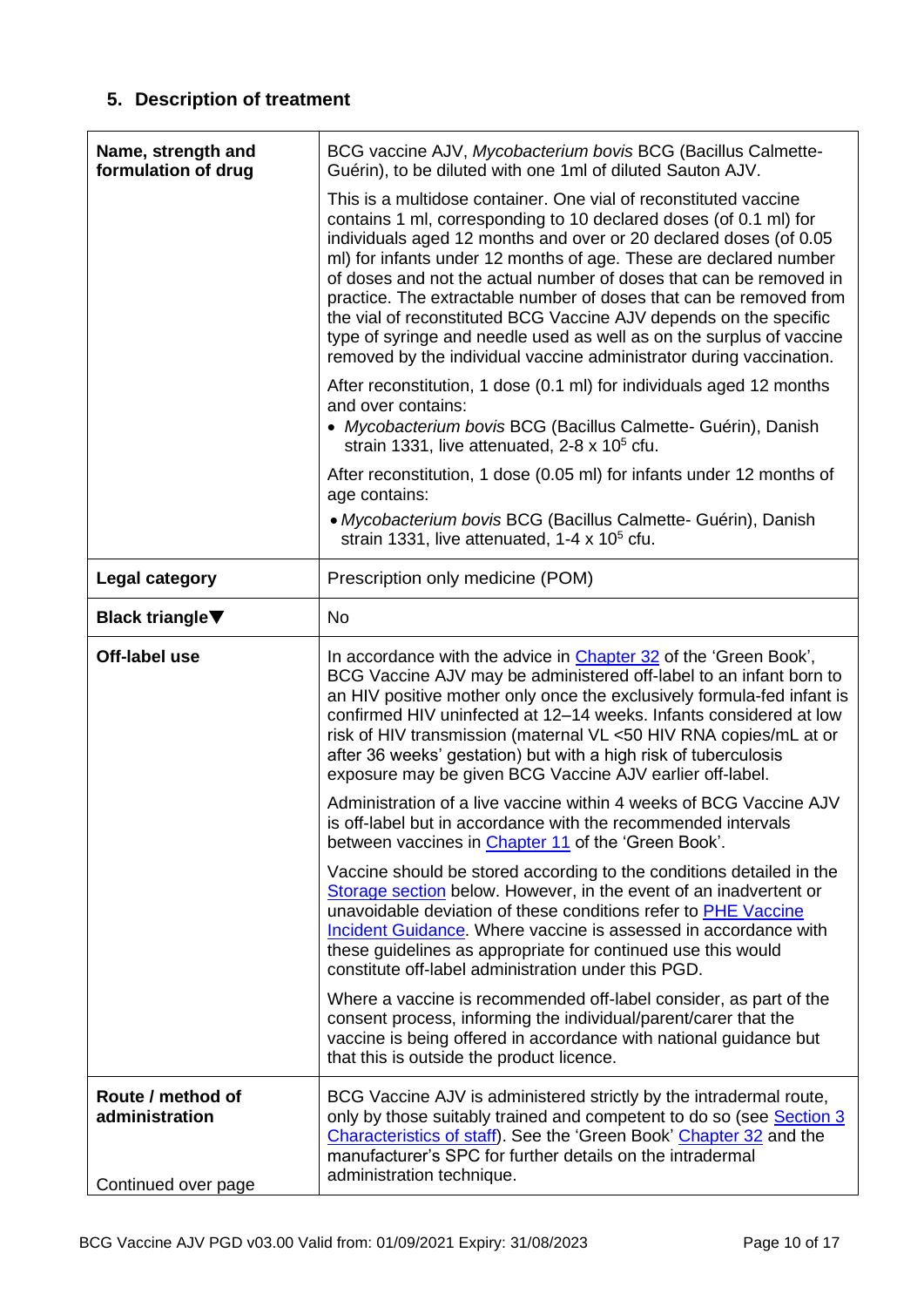| Route / method of<br>administration<br>Continued | The multidose vial of BCG Vaccine AJV must be reconstituted prior<br>to administration with 1ml Diluted Sauton AJV in accordance with the<br>manufacturer's instructions. Carefully invert the vial a few times to<br>suspend the lyophilised BCG completely. DO NOT SHAKE. Gently<br>swirl the vial of resuspended vaccine before drawing up each<br>subsequent dose.                                                                                                                                                                                              |
|--------------------------------------------------|---------------------------------------------------------------------------------------------------------------------------------------------------------------------------------------------------------------------------------------------------------------------------------------------------------------------------------------------------------------------------------------------------------------------------------------------------------------------------------------------------------------------------------------------------------------------|
|                                                  | If the skin is visibly dirty it should be washed with soap and water. The<br>vaccine is administered through either a specific tuberculin syringe or,<br>alternatively, a 1ml graduated syringe fitted with a 26G 10mm (0.45mm<br>x 10mm) short bevelled needle <sup>6</sup> for each individual. The correct dose of<br>BCG vaccine should be drawn into the tuberculin syringe and the 26G<br>short bevelled needle attached to give the injection. The needle must<br>be attached firmly and the intradermal injection administered with the<br>bevel facing up. |
|                                                  | BCG vaccine must be administered strictly by intradermal injection,<br>normally into the lateral aspect of the left upper arm at the level<br>of the insertion of the deltoid muscle (just above the middle of the left<br>upper arm – the left arm is recommended by WHO). Sites higher on<br>the arm, and particularly the tip of the shoulder, are more likely to lead<br>to keloid formation and should be avoided.                                                                                                                                             |
|                                                  | The vaccine's normal appearance is a white powder in a vial (which<br>might be difficult to see due to the small amount of powder in the<br>vial) and a clear colourless solvent in a vial without any visible<br>particles. Following reconstitution the vaccine is a colourless, slightly<br>opaque, homogenous suspension.                                                                                                                                                                                                                                       |
|                                                  | The vaccine should be visually inspected for particulate matter and<br>discoloration prior to administration. In the event of any foreign<br>particulate matter and/or variation of physical aspect being observed,<br>do not administer the vaccine.                                                                                                                                                                                                                                                                                                               |
|                                                  | The vaccine's SPC provides further guidance on administration and<br>is available from: www.medicines.org.uk                                                                                                                                                                                                                                                                                                                                                                                                                                                        |
| Dose and frequency of                            | A single intradermal dose of:                                                                                                                                                                                                                                                                                                                                                                                                                                                                                                                                       |
| administration                                   | 0.05ml for infants under 12 months of age                                                                                                                                                                                                                                                                                                                                                                                                                                                                                                                           |
|                                                  | 0.1ml for individuals aged 12 months and over                                                                                                                                                                                                                                                                                                                                                                                                                                                                                                                       |
| <b>Duration of treatment</b>                     | A single dose.                                                                                                                                                                                                                                                                                                                                                                                                                                                                                                                                                      |
| Quantity to be supplied /<br>administered        | A single dose.                                                                                                                                                                                                                                                                                                                                                                                                                                                                                                                                                      |
| <b>Supplies</b>                                  | Centrally purchased vaccines for individuals at increased risk of<br>tuberculosis can be ordered via ImmForm. Vaccines for use in<br>accordance with this PGD are provided free of charge.                                                                                                                                                                                                                                                                                                                                                                          |
|                                                  | Protocols for the ordering, storage and handling of vaccines should<br>be followed to prevent vaccine wastage (see Green Book Chapter 3).                                                                                                                                                                                                                                                                                                                                                                                                                           |
| <b>Storage</b><br>Continued over page            | Store between +2°C to +8°C.<br>Store in original packaging in order to protect from light.<br>Do not freeze.                                                                                                                                                                                                                                                                                                                                                                                                                                                        |

<span id="page-10-0"></span>BCG Vaccine AJV PGD v03.00 Valid from: 01/09/2021 Expiry: 31/08/2023 Page 11 of 17  $6$  The product literature states that a 25G/0.50 mm or 26G/0.45 mm short bevel needle may be used. However, the 'Green Book' recommendations are specifically to use a 26G, 10mm (brown) needle.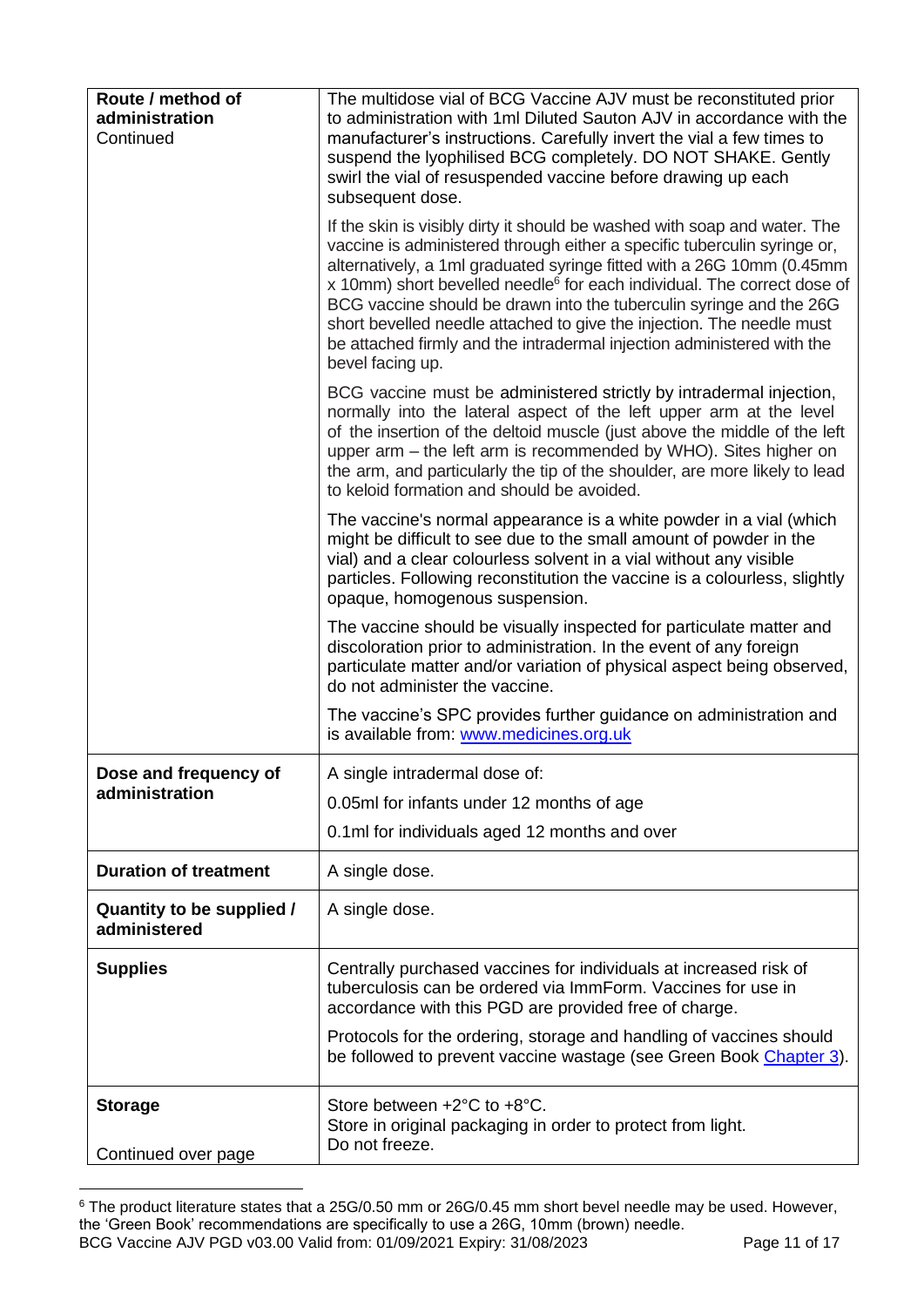| <b>Storage</b><br>(continued)                                   | In the event of an inadvertent or unavoidable deviation of these<br>conditions, vaccine that has been stored outside the conditions<br>stated above should be quarantined and risk assessed for suitability<br>of continued off-label use or appropriate disposal. Refer to PHE<br>Vaccine Incident Guidance.<br>BCG Vaccine AJV should be reconstituted with the diluent supplied       |  |
|-----------------------------------------------------------------|------------------------------------------------------------------------------------------------------------------------------------------------------------------------------------------------------------------------------------------------------------------------------------------------------------------------------------------------------------------------------------------|--|
|                                                                 | by the manufacturer (Diluted Sauton AJV) and used immediately.<br>Reconstituted vaccine may be used for up to four hours at room<br>temperature, after which any unused reconstituted vaccine should be<br>discarded.                                                                                                                                                                    |  |
| <b>Disposal</b>                                                 | BCG vaccine waste should be disposed of in accordance with the<br>recommendations for waste classified as potentially cytotoxic /<br>cytostatic (in a purple-lidded container).                                                                                                                                                                                                          |  |
|                                                                 | Equipment used for immunisation, including used vials, ampoules, or<br>discharged vaccines in a syringe, should be disposed of safely in a<br>UN-approved puncture-resistant 'sharps' box, according to local<br>authority regulations and guidance in the technical memorandum 07-<br>01: Safe management of healthcare waste (Department of Health,<br>2013).                          |  |
| <b>Drug interactions</b>                                        | May be given at the same time as other vaccines, including other live<br>vaccines which can also be administered at any time before or after<br>BCG vaccination (see Chapter 11 of the 'Green Book').                                                                                                                                                                                    |  |
|                                                                 | Other vaccines to be given at the same time as BCG Vaccine AJV<br>should not be given into the same arm. It is advisable not to give<br>further vaccination in the arm used for BCG vaccination for 3 months<br>because of the risk of regional lymphadenitis.                                                                                                                           |  |
|                                                                 | A detailed list of drug interactions is available in the SPC, which is<br>available from: www.medicines.org.uk                                                                                                                                                                                                                                                                           |  |
| <b>Identification and</b><br>management of adverse<br>reactions | The expected reaction to successful vaccination with BCG Vaccine<br>AJV includes induration at the injection site followed by a local lesion<br>that may ulcerate some weeks later and heal over some months<br>leaving a small, flat scar. A local site reaction may include erythema<br>and tenderness. It also may include enlargement of a regional lymph<br>node to less than 1 cm. |  |
|                                                                 | Other side-effects are uncommon but may include headache and<br>fever.                                                                                                                                                                                                                                                                                                                   |  |
|                                                                 | An excessive response to the BCG Vaccine AJV may result in a<br>discharging ulcer. This may be attributable to inadvertent<br>subcutaneous injection or to excessive dosage. The ulcer should be<br>encouraged to dry and abrasion (by tight clothes, for example)<br>should be avoided.                                                                                                 |  |
|                                                                 | Expert advice should be sought regarding the appropriate treatment<br>regimen for the management of systemic infections or persistent<br>local infections following vaccination with BCG Vaccine AJV.                                                                                                                                                                                    |  |
|                                                                 | Hypersensitivity reactions (including anaphylactic reactions), more<br>severe local reactions such as abscess formation, and disseminated<br>BCG complications (such as osteitis or osteomyelitis) are rare and<br>should be managed by a specialist.                                                                                                                                    |  |
|                                                                 | A detailed list of adverse reactions is available in the vaccine's SPC,<br>which is available from: www.medicines.org.uk                                                                                                                                                                                                                                                                 |  |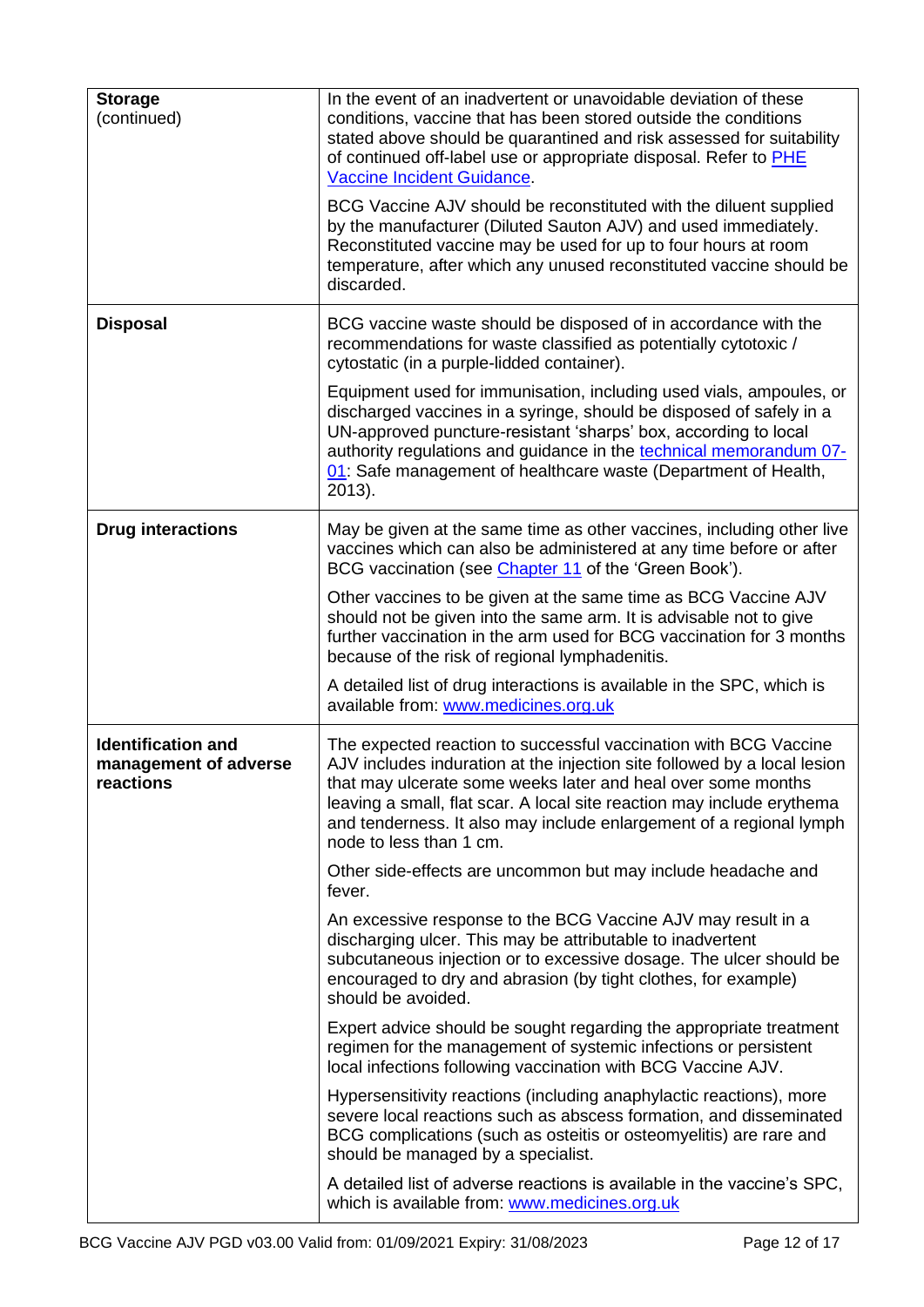| <b>Reporting procedure of</b><br>adverse reactions        | Healthcare professionals and patients/carers are encouraged to<br>report suspected adverse reactions to the Medicines and<br>Healthcare products Regulatory Agency (MHRA) using the Yellow<br>Card reporting scheme: http://yellowcard.mhra.gov.uk or search for<br>MHRA Yellow Card in the Google Play or Apple App Store.<br>Any adverse reaction to a vaccine should be documented in the<br>individual's record and the individual's GP should be informed.                                                                                                                                                                                 |  |
|-----------------------------------------------------------|-------------------------------------------------------------------------------------------------------------------------------------------------------------------------------------------------------------------------------------------------------------------------------------------------------------------------------------------------------------------------------------------------------------------------------------------------------------------------------------------------------------------------------------------------------------------------------------------------------------------------------------------------|--|
| Written information to be<br>given to patient or carer    | Offer marketing authorisation holder's patient information leaflet<br>(PIL) provided with the vaccine.                                                                                                                                                                                                                                                                                                                                                                                                                                                                                                                                          |  |
|                                                           | Immunisation promotional material may be provided as appropriate:<br>Immunisations up to 13 months of age<br>TB, BCG and your baby leaflet<br>Available from: www.gov.uk/government/collections/immunisation                                                                                                                                                                                                                                                                                                                                                                                                                                    |  |
| Patient advice / follow up<br>treatment                   | Inform the individual/parent/carer of possible side effects and their<br>management.                                                                                                                                                                                                                                                                                                                                                                                                                                                                                                                                                            |  |
|                                                           | Advise the individual/parent/carer of the expected site reaction to<br>successful BCG vaccination which includes:<br>a slight swelling, redness and tenderness at the injection site<br>followed by a local lesion<br>some weeks later this lesion evolves into a small ulcer<br>after some months this ulcer will heal leaving a small, flat scar<br>a slight swelling of the lymph nodes in the armpit may be<br>experienced                                                                                                                                                                                                                  |  |
|                                                           | Advise the individual/parent/carer that it is not necessary to protect<br>the site from becoming wet during washing and bathing. The<br>injection site is best left uncovered to facilitate healing. The ulcer<br>should be encouraged to dry, and abrasion (by tight clothes, for<br>example) should be avoided. Should any oozing occur, a temporary<br>dry dressing may be used until a scab forms. It is essential that air is<br>not excluded. If absolutely essential (eg to permit swimming), an<br>impervious dressing may be used but it should be applied only for a<br>short period as it may delay healing and cause a larger scar. |  |
|                                                           | Inform the individual/parent/carer that other immunisations are not<br>recommended to be given in the same arm for 3 months following<br><b>BCG</b> vaccination.                                                                                                                                                                                                                                                                                                                                                                                                                                                                                |  |
|                                                           | The individual/parent/carer should be advised to seek medical<br>advice if the lesion looks like it may have become infected.                                                                                                                                                                                                                                                                                                                                                                                                                                                                                                                   |  |
|                                                           | When administration is postponed advise the individual/parent/carer<br>when to return for vaccination.                                                                                                                                                                                                                                                                                                                                                                                                                                                                                                                                          |  |
| <b>Special considerations /</b><br>additional information | Ensure there is immediate access to adrenaline (epinephrine) 1 in<br>1000 injection and access to a telephone at the time of vaccination.                                                                                                                                                                                                                                                                                                                                                                                                                                                                                                       |  |
|                                                           | The vaccine stopper must not be wiped with any antiseptic or<br>detergent. If alcohol is used to swab the rubber stopper of the vial, it<br>must be allowed to evaporate before the stopper is penetrated with<br>the syringe needle.                                                                                                                                                                                                                                                                                                                                                                                                           |  |
| Continued over page                                       | Likewise the injection site should be clean and dry. If the skin is visibly<br>dirty it should be washed with soap and water. If antiseptics (such as<br>alcohol) are applied to swab the skin, they should be allowed to<br>evaporate completely before the injection is made.                                                                                                                                                                                                                                                                                                                                                                 |  |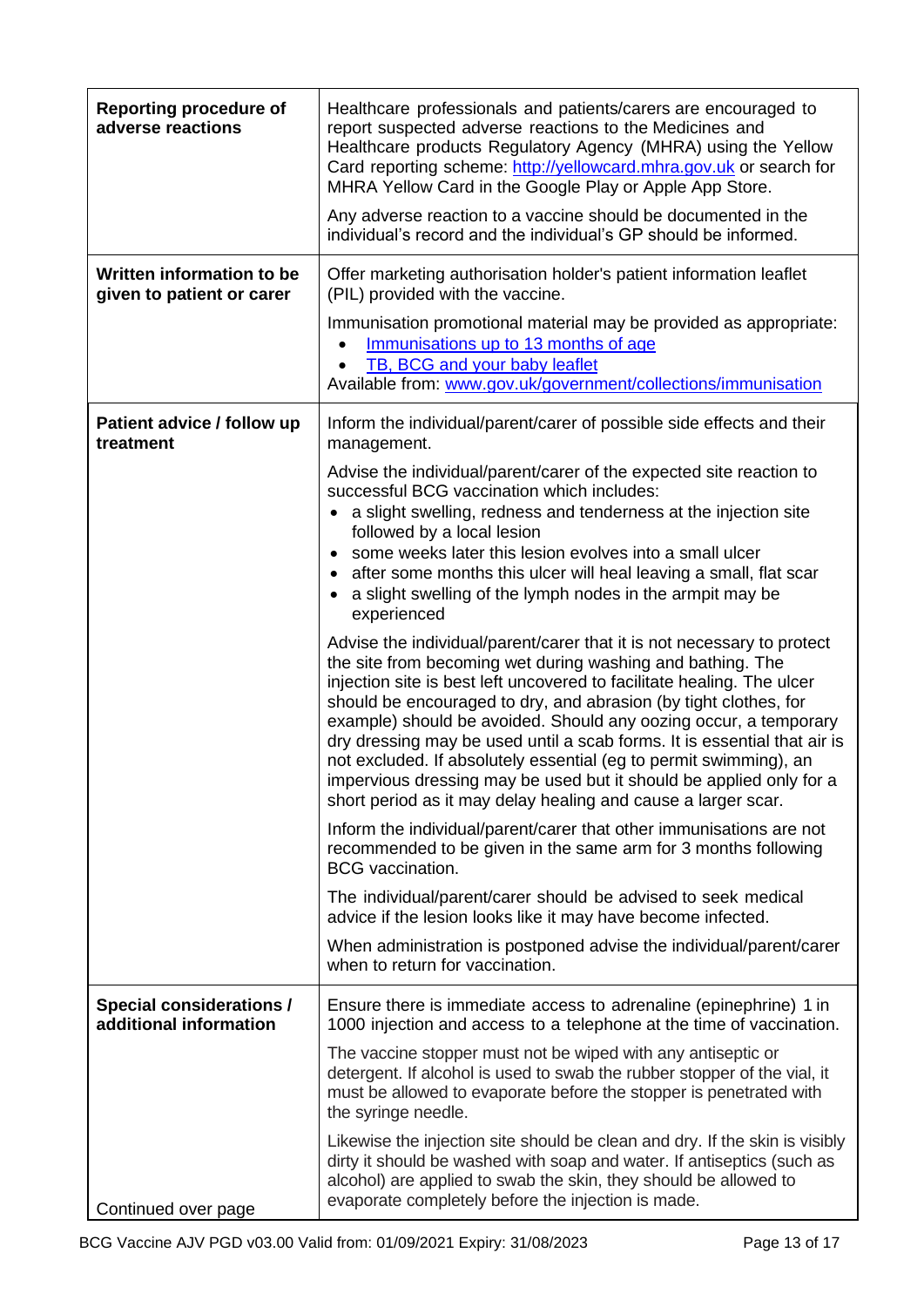<span id="page-13-0"></span>

| <b>Special considerations /</b><br>additional information<br>continued | Universal vaccination operates in areas of the country where the TB<br>incidence is 40/100,000 or greater. This is applied for operational<br>reasons since these geographical areas generally have a high<br>concentration of families who come from regions of the world where<br>the TB incidence is 40/100,000 or greater and therefore a higher<br>potential for transmission events. The decision to introduce universal<br>vaccination in an area is based on geography in order to target<br>vaccination to children who may be at increased risk of TB in an<br>effective way. It does not imply that living in areas that have an<br>incidence of TB 40/100,000 or greater puts children at increased risk<br>of TB infection. This is because most infections of children are likely to<br>occur in household settings. Further, there has been little evidence of<br>TB transmission in schools in the UK. |
|------------------------------------------------------------------------|------------------------------------------------------------------------------------------------------------------------------------------------------------------------------------------------------------------------------------------------------------------------------------------------------------------------------------------------------------------------------------------------------------------------------------------------------------------------------------------------------------------------------------------------------------------------------------------------------------------------------------------------------------------------------------------------------------------------------------------------------------------------------------------------------------------------------------------------------------------------------------------------------------------------|
|                                                                        | There are few data on the protection afforded by BCG vaccine when it<br>is given to adults (aged 16 years or over), and virtually no data for<br>persons aged 35 years or over. BCG is not usually recommended for<br>people aged over 16 years, unless the risk of exposure is great<br>(such as healthcare or laboratory workers at occupational risk<br>through direct clinical contact with a patient diagnosed with TB or<br>contact with infectious TB materials). Such individuals are not eligible<br>for management under this PGD and should be referred<br>appropriately.                                                                                                                                                                                                                                                                                                                                   |
|                                                                        | Evidence of a previous BCG vaccination includes: documentary<br>evidence; a clear, reliable history of vaccination; or evidence of a<br>characteristic scar. Individuals with an uncertain history of prior BCG<br>vaccination should be tuberculin or IGRA tested before being given<br>BCG vaccine.                                                                                                                                                                                                                                                                                                                                                                                                                                                                                                                                                                                                                  |
|                                                                        | In the absence of a Mantoux tuberculin skin test, individuals with<br>negative IGRA results should only be given BCG in the absence of a<br>BCG scar and in the absence of a reliable history of BCG<br>vaccination.                                                                                                                                                                                                                                                                                                                                                                                                                                                                                                                                                                                                                                                                                                   |
|                                                                        | Household contact or contacts with exposure equivalent to that of<br>household contacts or equivalent contacts of cases of sputum<br>smear-positive pulmonary or laryngeal TB should be managed in line<br>with NICE guidance.                                                                                                                                                                                                                                                                                                                                                                                                                                                                                                                                                                                                                                                                                         |
|                                                                        | Individuals less than two years of age who have contact with a<br>smear-positive case of pulmonary or laryngeal TB should be given<br>chemoprophylaxis immediately, even if their initial tuberculin skin test<br>is negative and then tuberculin tested after six weeks. If the skin test<br>is negative, BCG vaccine should be given.                                                                                                                                                                                                                                                                                                                                                                                                                                                                                                                                                                                |
|                                                                        | Newborn babies who are contacts of a non-infectious TB case<br>should be immunised with BCG at the earliest opportunity and, if<br>screened for SCID, as soon as a SCID screening result is available<br>and reports that 'SCID not suspected'.                                                                                                                                                                                                                                                                                                                                                                                                                                                                                                                                                                                                                                                                        |
| <b>Records</b>                                                         | Record:<br>• that valid informed consent was given<br>name of individual, address, date of birth and GP with whom the<br>individual is registered<br>name of immuniser<br>$\bullet$<br>name and brand of vaccine<br>date of administration<br>dose, form and route of administration of vaccine                                                                                                                                                                                                                                                                                                                                                                                                                                                                                                                                                                                                                        |
| Continued over page                                                    | quantity administered                                                                                                                                                                                                                                                                                                                                                                                                                                                                                                                                                                                                                                                                                                                                                                                                                                                                                                  |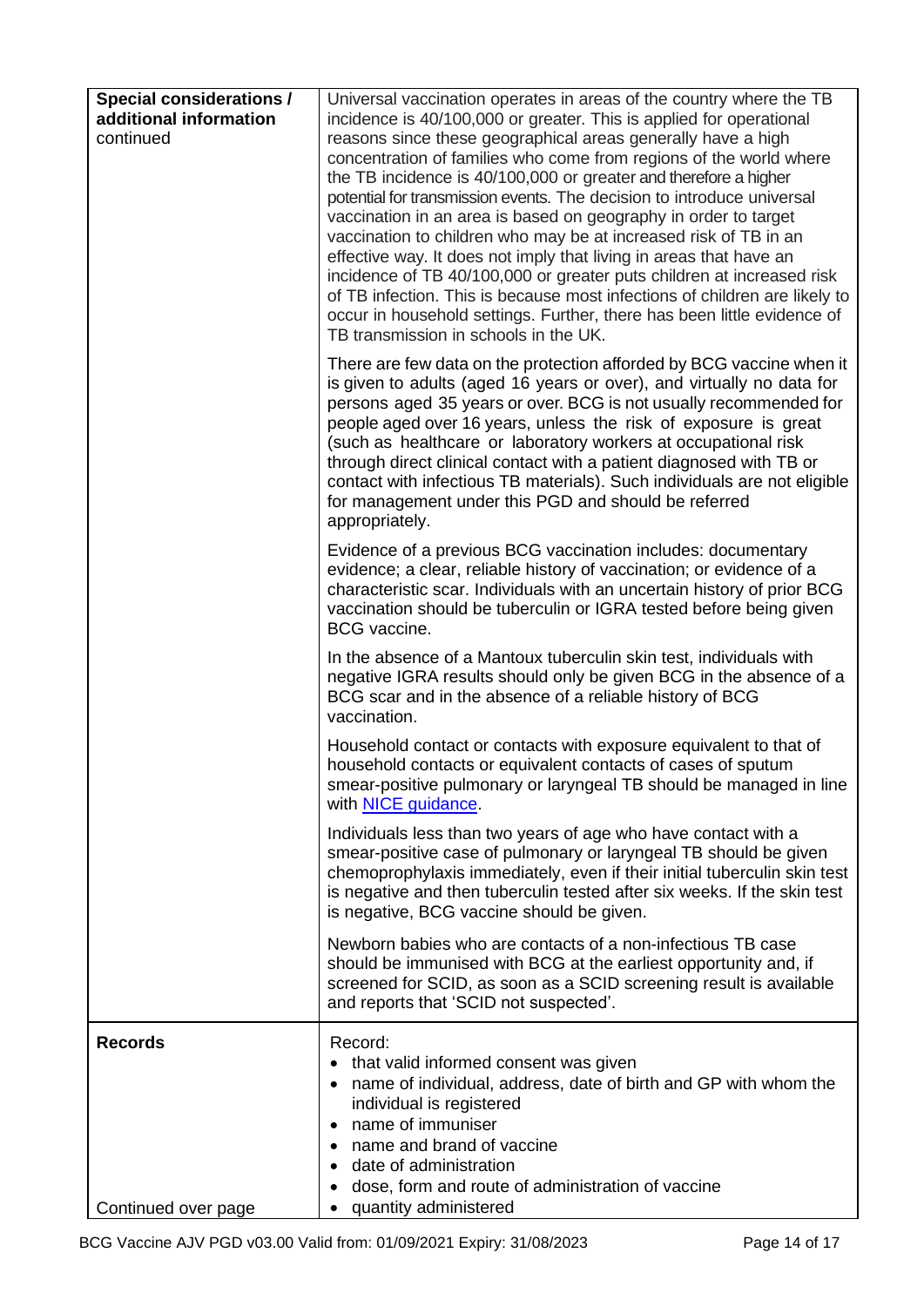| <b>Records</b><br>continued | • batch number and expiry date<br>anatomical site of vaccination<br>advice given, including advice given if excluded or declines<br>immunisation<br>details of any adverse drug reactions and actions taken<br>• supplied via PGD |
|-----------------------------|-----------------------------------------------------------------------------------------------------------------------------------------------------------------------------------------------------------------------------------|
|                             | Records should be signed and dated (or a password-controlled<br>immuniser's record on e-records).                                                                                                                                 |
|                             | All records should be clear, legible and contemporaneous.                                                                                                                                                                         |
|                             | This information should be recorded in the individual's GP record.<br>Where vaccine is administered outside the GP setting appropriate<br>health records should be kept and the individual's GP informed.                         |
|                             | The local Child Health Information Services team must be notified<br>using the appropriate documentation/pathway as required by any<br>local or contractual arrangement.                                                          |
|                             | A record of all individuals receiving treatment under this PGD should<br>also be kept for audit purposes in accordance with local policy.                                                                                         |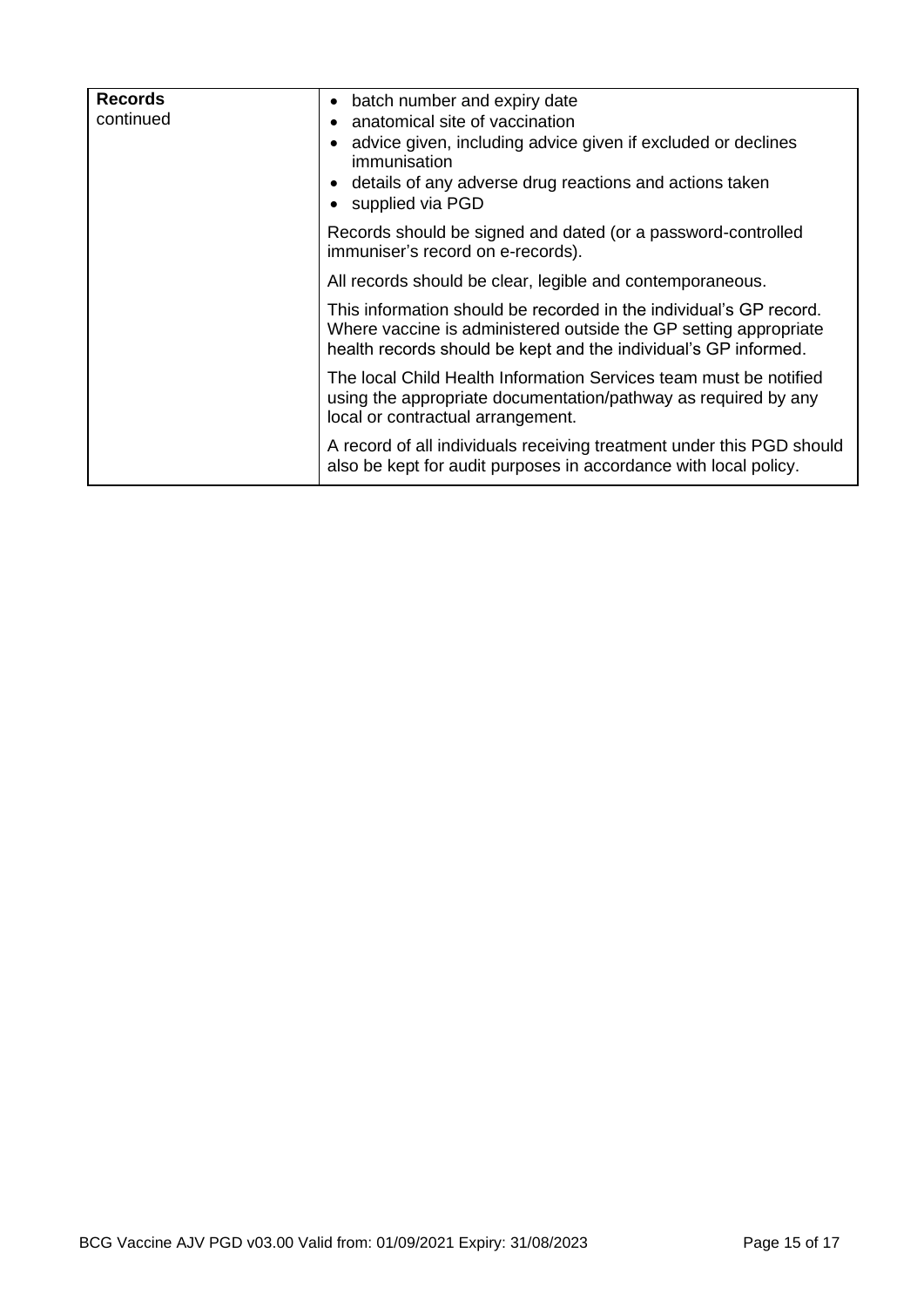## **6. Key references**

| <b>Key references</b> | <b>BCG Vaccine AJV</b>                                                                                                                                                                                                                                                                      |  |
|-----------------------|---------------------------------------------------------------------------------------------------------------------------------------------------------------------------------------------------------------------------------------------------------------------------------------------|--|
|                       | Immunisation Against Infectious Disease: The Green Book Chapter<br>32: Tuberculosis, updated 3 August 2018 and Chapter 11: The UK<br>Immunisation Schedule, updated 2 January 2020.<br>https://www.gov.uk/government/collections/immunisation-against-<br>infectious-disease-the-green-book |  |
|                       | NICE guideline (NG33): Tuberculosis. 12 September 2019.<br>https://www.nice.org.uk/guidance/NG33                                                                                                                                                                                            |  |
|                       | Summary of Product Characteristic for BCG Vaccine AJV, AJ<br>Vaccines. 19 June 2020.<br>https://www.medicines.org.uk/emc/product/9890                                                                                                                                                       |  |
|                       | <b>General</b>                                                                                                                                                                                                                                                                              |  |
|                       | • Health Technical Memorandum 07-01: Safe Management of<br>Healthcare Waste. Department of Health 20 March 2013<br>https://www.gov.uk/government/publications/guidance-on-the-safe-<br>management-of-healthcare-waste                                                                       |  |
|                       | National Minimum Standards and Core Curriculum for<br>Immunisation Training. Published February 2018.<br>https://www.gov.uk/government/publications/national-minimum-<br>standards-and-core-curriculum-for-immunisation-training-for-<br>registered-healthcare-practitioners                |  |
|                       | NICE Medicines Practice Guideline 2 (MPG2): Patient Group<br>Directions. Published March 2017.<br>https://www.nice.org.uk/guidance/mpg2                                                                                                                                                     |  |
|                       | NICE MPG2 Patient group directions: competency framework for<br>health professionals using patient group directions. Updated March<br>2017.                                                                                                                                                 |  |
|                       | https://www.nice.org.uk/guidance/mpg2/resources                                                                                                                                                                                                                                             |  |
|                       | <b>PHE Immunisation Collection</b><br>https://www.gov.uk/government/collections/immunisation                                                                                                                                                                                                |  |
|                       | <b>PHE Vaccine Incident Guidance</b><br>https://www.gov.uk/government/publications/vaccine-incident-<br>guidance-responding-to-vaccine-errors                                                                                                                                               |  |